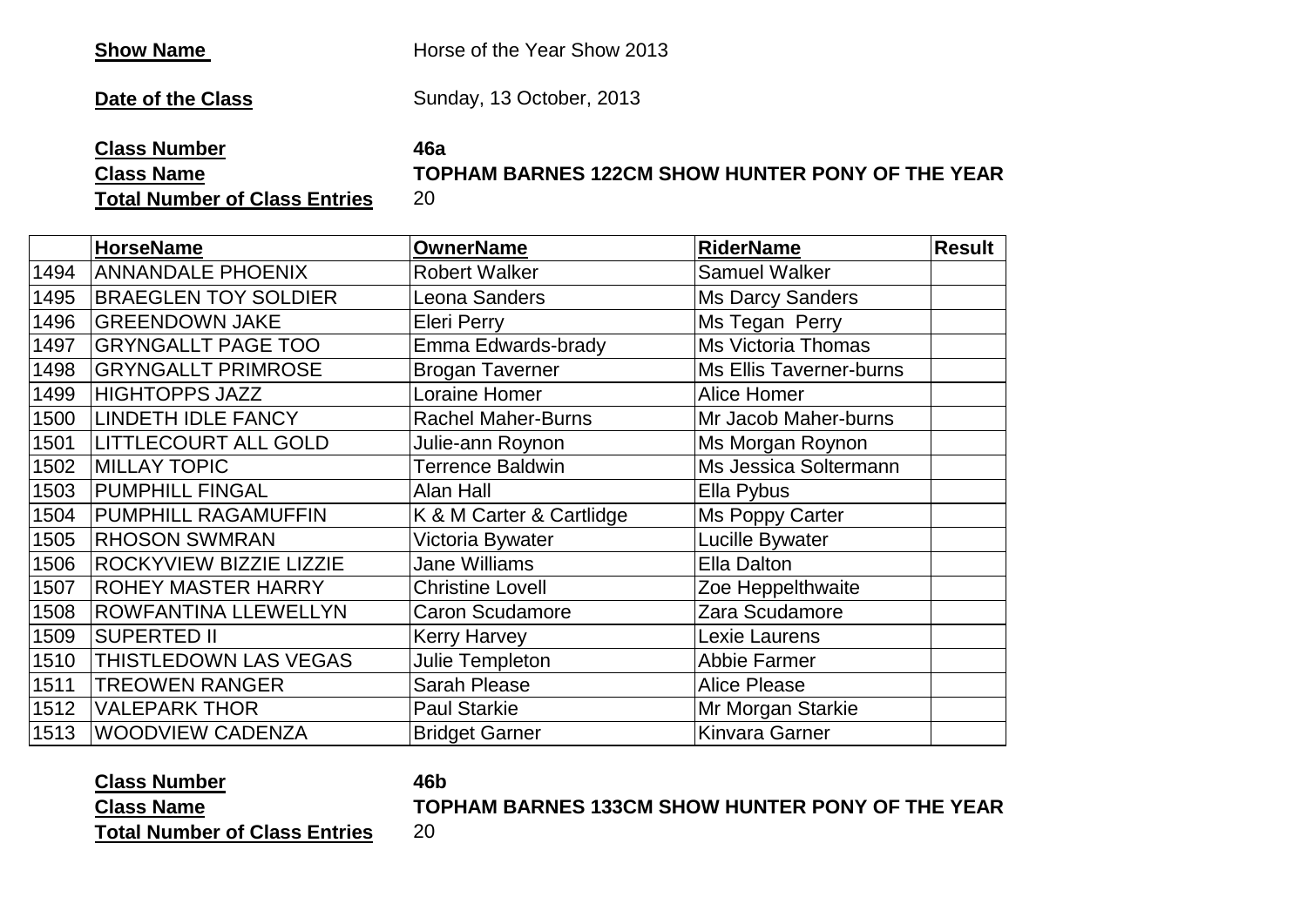|      | <b>HorseName</b>                                    | <b>OwnerName</b>                                   | <b>RiderName</b>         | <b>Result</b> |
|------|-----------------------------------------------------|----------------------------------------------------|--------------------------|---------------|
| 1514 | <b>ANNANDALE MARIA</b>                              | Sarah Ready                                        | Josephine Ready          |               |
| 1515 | <b>ANNANDALE MOTIVATOR</b>                          | <b>Michael Kushner</b>                             | Jemima Kushner           |               |
| 1516 | <b>CHINOOK JANNABA</b>                              | Cathy & Mr W Hughes-jones & DAlexia Trodd-bohin    |                          |               |
| 1517 | <b>CRABFIELD ANNIGONI CHRISTIN/Steve Borrowdale</b> |                                                    | <b>Phoebe Borrowdale</b> |               |
| 1518 | <b>FAYRE DAFYDD</b>                                 | Mrs S & Miss R Dennison & Hell Ms Harriet Dennison |                          |               |
| 1519 | <b>FRIDEBI CELESTIAL DEBUT</b>                      | Julie Judge                                        | Sophie Judge             |               |
| 1520 | <b>GIGMAN ALL THAT JAZZ</b>                         | Victoria Sidaway                                   | Imogen Sidaway           |               |
| 1521 | <b>GOLDSWORTH RUBY BLUE</b>                         | Sian Holden                                        | Ms Olivia Holden         |               |
| 1522 | <b>HELSINGTON MATERIAL GIRL</b>                     | Leo Bowen                                          | Nicole Bowen             |               |
| 1523 | <b>LOWLAND TALISMAN</b>                             | <b>Jill Hughes</b>                                 | Imogen Rodger            |               |
| 1524 | <b>MAYBROCK FAST FORWARD</b>                        | Nicola Kirby-moore                                 | Ms Georgina Moore        |               |
| 1525 | <b>MILLWOOD KAISER CHIEF</b>                        | Sarah Hare                                         | <b>Charlotte Hare</b>    |               |
| 1526 | <b>MISSONI STARTURN</b>                             | Sam Thomlinson                                     | Molly Thomlinson         |               |
| 1527 | MOUNT PLEASANT BOBBY DAZZI Beckie Newby             |                                                    | Ms Amelia Newby          |               |
| 1528 | <b>PARKHILLS BECKHAM</b>                            | Victoria Sedgwick                                  | <b>Elle Sedgewick</b>    |               |
| 1529 | <b>PARKHILLS RONALDO</b>                            | Angela Pallett                                     | <b>Ms Gemma Pallett</b>  |               |
| 1530 | RHODEN MASTER FREDERICK                             | <b>Hente Martin</b>                                | <b>Emmaline Martin</b>   |               |
| 1531 | <b>STAMBROOK WEDDING BELLE</b>                      | <b>Marion Fairey</b>                               | <b>Eleanor Fairey</b>    |               |
| 1532 | <b>TELYNAU ZEFFERELLI</b>                           | <b>Kirsten Williams</b>                            | <b>Ellie Williams</b>    |               |
| 1533 | THORNSETT VALENTINO                                 | <b>Terrence Baldwin</b>                            | Ms Jessica Soltermann    |               |

**Class Number 46c Class Name Total Number of Class Entries**

### **TOPHAM BARNES 143CM SHOW HUNTER PONY OF THE YEAR**

|      | HorseName                              | <b>OwnerName</b>         | RiderName                  | Result |
|------|----------------------------------------|--------------------------|----------------------------|--------|
| 1534 | <b>CHIDDOCK GOLDRUSH</b>               | D L (debbie) Thomas      | Katie Roberts              |        |
| 1535 | <b>CLEMENSTONE CHARLESTON</b>          | Kate Bankier             | <b>Ms Julie Bankier</b>    |        |
| 1536 | <b>DRAKEMYRE REGAL AFFAIR</b>          | Cynthia Trodd            | Alexia Trodd-bohin         |        |
| 1537 | GREENBARROW PRINCE OF THIE Angela Hunt |                          | Sophie Hunt                |        |
| 1538 | <b>GREYLANDS STARDUST</b>              | Mari Wyn Jones           | Lois Wyn Jones             |        |
| 1539 | NOOK SCHOOL FOR SCANDAL                | Vanessa Windsor-phillips | Henrietta Windsor-phillips |        |
| 1540 | NUTWOOD SPRING CHARM                   | Julie Cambray            | Daisy Cambray              |        |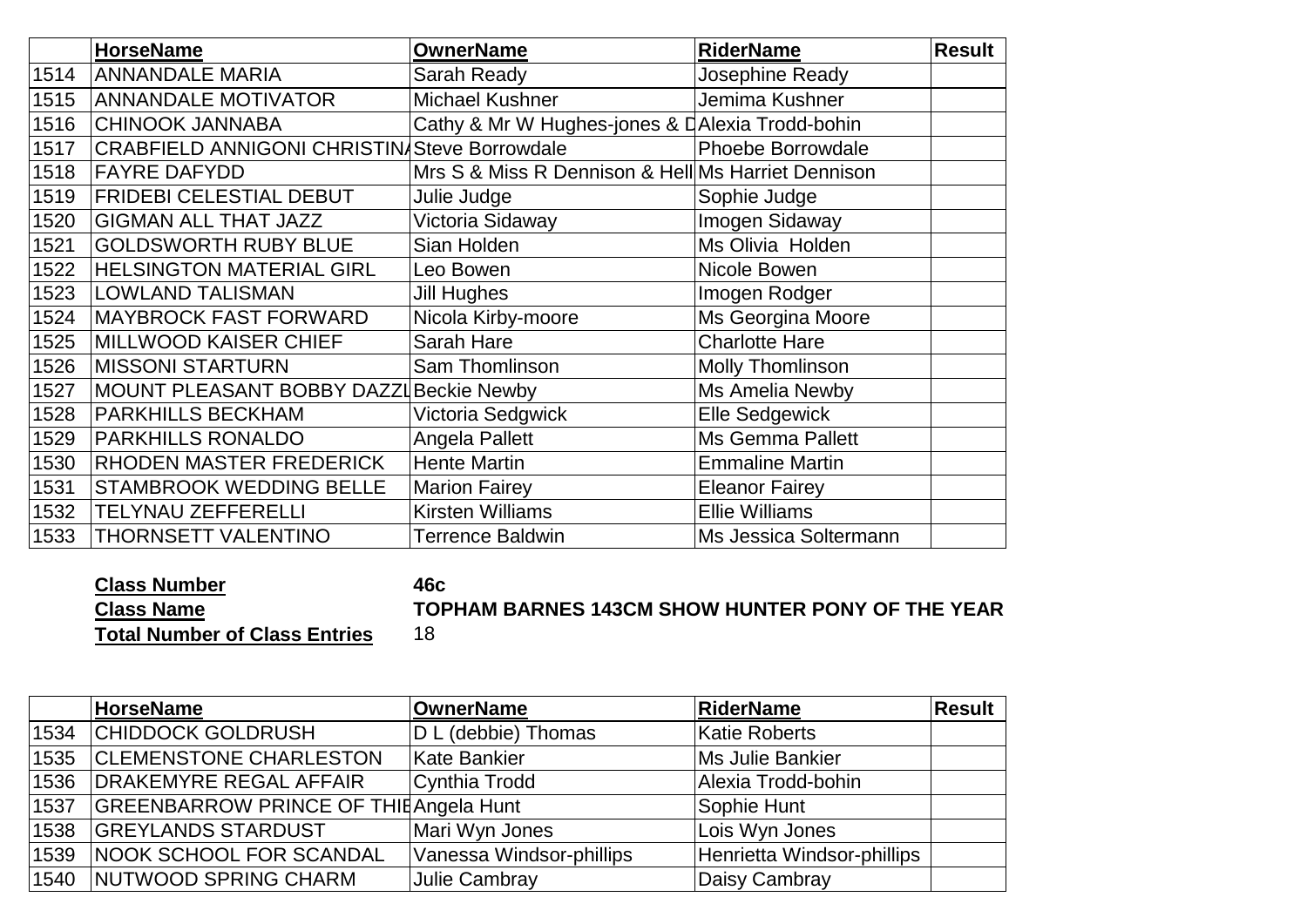| 1541 | <b>RHOSYR ELIZABETH</b>       | <b>Sarah Flavell</b>                               | <b>Ellie Flavell</b>       |
|------|-------------------------------|----------------------------------------------------|----------------------------|
| 1542 | <b>ROMANNO ROMANY GYPSY</b>   | <b>Kathryn Pitts</b>                               | Georgina Reik              |
| 1543 | <b>SILKMILL COVERGIRL</b>     | <b>Karen Gillott</b>                               | <b>Chloe Renshaw-smith</b> |
| 1544 | <b>SPOT ON HARRISON</b>       | <b>Thomas Harvey</b>                               | Sophie Harvey              |
| 1545 | <b>STYCHLANDS CHANTICLEER</b> | Kirsten Williams                                   | Abbie Williams             |
| 1546 | <b>STYCHLANDS CHEVALIER</b>   | <b>Elizabeth Stanleick</b>                         | Harriet Searle             |
| 1547 | <b>SYCAMORE CANDYMAN</b>      | <b>Bridget Edmondson</b>                           | Ms Poppy Carter            |
| 1548 | VALENTINE DANDY               | Dawn Commins                                       | <b>Charlotte Horne</b>     |
| 1549 | <b>VALENTINE DIGNITY</b>      | Mrs S & Miss R Dennison & Hell Ms Harriet Dennison |                            |
| 1550 | <b>WYCROFT DALI</b>           | Emma Lister                                        | <b>Harriet Lister</b>      |
| 1551 | <b>WYCROFT NEW DIMENSION</b>  | M.a. Mackay                                        | <b>Lauren Bell</b>         |

# **Class Number 46d**

**Class Name Total Number of Class Entries**

## **TOPHAM BARNES 153CM SHOW HUNTER PONY OF THE YEAR**

|      | <b>HorseName</b>              | <b>OwnerName</b>        | <b>RiderName</b>          | <b>Result</b> |
|------|-------------------------------|-------------------------|---------------------------|---------------|
| 1552 | <b>ARIZONA GOLD</b>           | <b>Carol Stewart</b>    | <b>Shannon Stewart</b>    |               |
| 1553 | <b>BURFORDLY SEA LORD</b>     | Joyce Mccluskey         | Melissa Mccluskey         |               |
| 1554 | <b>CARNSDALE IRON LADY</b>    | <b>Charles Smiley</b>   | <b>Kathryn Smiley</b>     |               |
| 1555 | <b>CHIDDOCK BIG BEN</b>       | D L (debbie) Thomas     | <b>Lizzie Smith</b>       |               |
| 1556 | <b>COSWARTH GYPSY MAID</b>    | <b>Kristie Short</b>    | <b>Kristie Short</b>      |               |
| 1557 | <b>DJP ROYAL HEIR</b>         | Vicki Rudd              | <b>Tarynn Rudd</b>        |               |
| 1558 | DUNLOUGHAN                    | Victoria Leavesley      | Ms Victoria Leavesley     |               |
| 1559 | <b>GREYLANDS SUNDANCE KID</b> | <b>Kirsten Williams</b> | <b>Abbie Williams</b>     |               |
| 1560 | <b>KILMISTON KING KUDOS</b>   | Chloe Vaughan           | Ms Chloe Vaughan          |               |
| 1561 | <b>KILMISTON SKYHAWK</b>      | Mandy Haddon            | Alyshia Haddon            |               |
| 1562 | <b>LEAVE IT TO YOU</b>        | Lisa Simms              | Mr George Simms           |               |
| 1563 | NOBLE STAR                    | <b>Adrian Curry</b>     | Ms Clare Curry            |               |
| 1564 | <b>PENDLE FIRST LIGHT</b>     | Penny Hollings          | Alexandra Hollings        |               |
| 1565 | <b>ROCCO II</b>               | Joanne Moore            | Ms Sophie Moore           |               |
| 1566 | <b>SEATSHILL LITTLE ROGUE</b> | Karen Slight            | Ms Jill Slight            |               |
| 1567 | <b>STRETCHOLT KOOL KAT</b>    | <b>Kathy Waters</b>     | Lucinda Waters            |               |
| 1568 | THE ULTIMATE LEGACY           | <b>Shelley Hollins</b>  | <b>Ms Lucinda Elliott</b> |               |